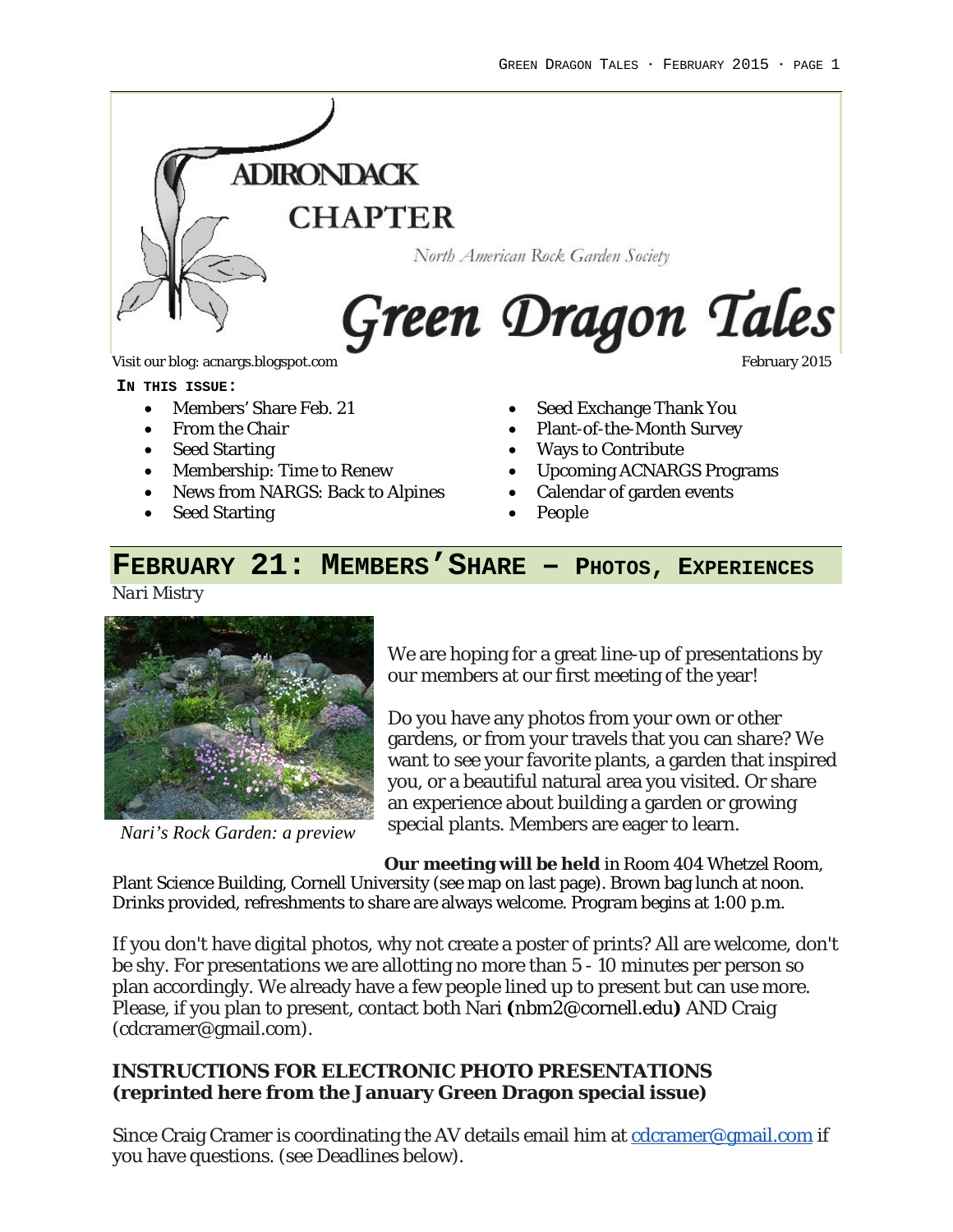Here is what Craig writes about preparing your presentation in advance:

"My goal is to make it easy for anyone who has great images to share to do so easily. Here are the Audio/Visual (AV) formats you can use for your presentation:

- Preferred: Insert your images into a **PowerPoint** presentation.
- If you can't do that (I can help you if you have questions), put the images you want to use in a **Folder**/directory so that they are easily sorted by file name in the order that you want to show them. For example, you could rename your files:
	- o 01rock-garden-spring.jpg
	- o 02rock-garden-summer.jpg
	- o 03rock-garden-fall.jpg, etc.

"You can **send** the PowerPoint or Folder to me **via email** and I can check them out beforehand. (If they are too big to send as an attachment, I can set up other ways for you to get them to me from your computer.)

"Or bring your **PowerPoint** or **Folder** full of images to the meeting on a USB ("flash") drive. Arrive early so we can transfer to the computer in Whezel Room. Questions? email: [cdcramer@gmail.com](mailto:cdcramer@gmail.com) "

#### **DEADLINES:**

To help us plan the meeting, PLEASE let us know *AS SOON AS POSSIBLE* your intention to make a short (5-10 min) presentation*.* Send a brief email to Craig Cramer: [cdcramer@gmail.com](http://cdcramer@gmail.com/) *and* to Nari Mistry: [nbm2@cornell.edu](http://nbm2@cornell.edu/) . If you already know the AV format you will use, let us know that too.

To make it easier for us to plan the meeting without glitches, please send your complete presentations in the above formats to Craig by **FEBRUARY 13.**

Let's have a great show!

## **FROM THE CHAIR**

#### *Carol Eichler*

Time for some changes, folks. While we did have a couple tentative offers to assume the newsletter editorship, I have opted to step down as Chair to fill the position. Meanwhile, John Gilrein, who has served ably and officially as Program Chair and Plant-of-the-Month Coordinator for a number of years, has agreed to serve as Chair. Nari, able Program Assistant, has agreed to serve as Program Chair and yet another shift will bring Colette and Vashti de Haan on as mother-daughter team to coordinate Plant-of-the-Month. According to our By-laws at the January meeting we'll take a moment to elect John as the new Chair. Hopefully it's not too premature to congratulate him!

The "Responsible People" otherwise known as the Board held its annual planning retreat for the coming year and you can expect some excellent programs in the months, workshops (perhaps), and garden outings plus a few changes– much of which is still in the planning stages and will be announced through this newsletter, website, and at our meetings.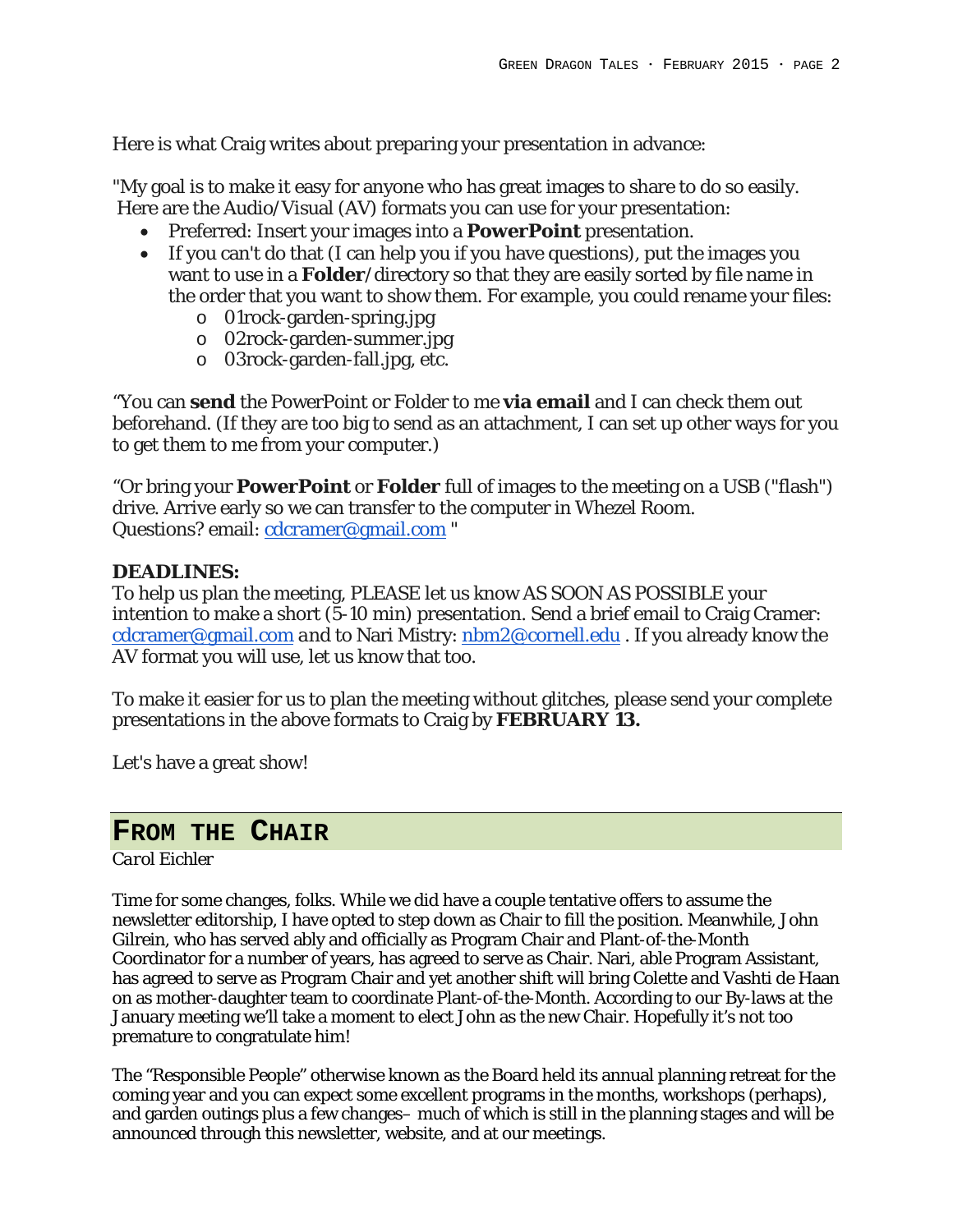This year our overnight trip will be to Ann Arbor, Michigan for the NARGS annual conference running from May 7-10. The Great Lakes Chapter has done all the work of lining up garden visits and speakers, the details of which are outlined extensively below. All you need to do is make sure your NARGS memberships is current (membership is required and can be paid for along with your registration fee), register and get there – a day's drive from these parts. You'll be inspired for the entire 2015 growing season and beyond!

If you plan to go, it is recommended that you **register** via the NARGS website **[\(www.nargs.org\)](http://www.nargs.org/)** and **reserve** your hotel room by **March 20th (**the latter can be cancelled if need be on short notice). Then contact our Chapter Coordinator for this trip, Terry Humphries, **[terryehumphries@gmail.com](mailto:terryehumphries@gmail.com)** who will coordinate driving, carpooling and room-sharing (if desired). I 've attended only two national conferences and I can honestly say in every respect they are worth every penny. Please consider attending.

#### **New! Stipend for First-Time Attendees!**

But wait there's more! If you have never attended a national conference before (or a Study Week-end), you are eligible to receive a stipend from the Chapter to attend. The board decided to set aside \$500 in funds to reinstitute a stipend program. This would translate to two awards of \$250, or enough to cover most of the Conference registration fee (which includes all mealssee details below).

Request for a stipend must be submitted in writing to John Gilrein (electronically is fine or in person at the meeting) by February  $21^{st}$ . The selection(s) will be finalized by February  $28^{th}$ . The request should include why you want to attend. In return, you will be expected to give back to the Chapter within the next 2 years. Identify in your request what form that contribution might take, for example, giving a talk on the conference at one of our meetings, writing some articles for the newsletter, coordinating a day trip, etc. The Board can suggest some tasks that would be helpful to the Chapter or maybe you'll come up with a creative idea!

Let's see if our Chapter can be well represented at the National Conference this year and get "Back to Alpines!"

Cheers, *Carol*

(Just FYI, I will be out of town for the next 2 meetings unfortunately. This has nothing to do with the change in leadership)

#### **MEMBERSHIP: TIME TO RENEW**

Mary Stauble

Time to renew your membership!

The ACNARGS membership year runs the calendar year. So, unless you've already renewed or you're a lifetime member (and we do have a few of those), your 2015 membership is due now (Individual@\$10, Household@\$15, Business with business card listing@\$25). If you have not renewed, you will see a reminder message in the email announcing this newsletter.

While it's true that our meetings are free and open to everyone, there are advantages to becoming a member: our members-only plants-of-the-month at discounted prices, 25% discount on May plant sale purchases, participating in the members-only plant sale in August and participating in the April members-only seedling exchange to name four – any one of which can easily recoup the cost of your dues. Plus, you become part of our network of eclectic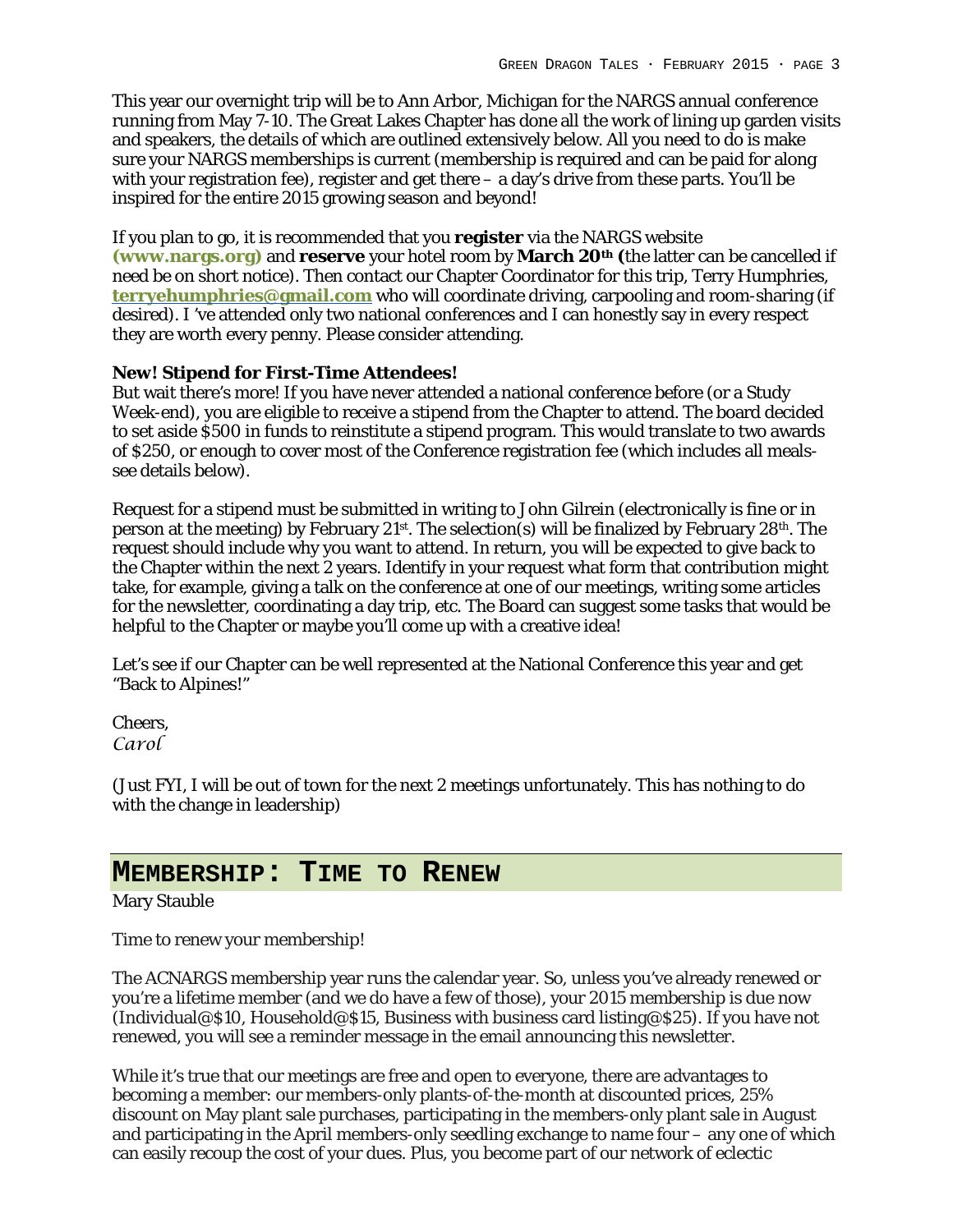gardeners eager to become better ones.

So why delay? Print and complete the 2015 Membership form here [\(http://www.acnargs.org/join.pdf\)](http://www.acnargs.org/join.pdf). Questions? Contact Mary at [mes2@cornell.edu](mailto:mes2@cornell.edu)

# **NEWS FROM NARGS: BACK TO ALPINES**

*Excerpted from Great Lakes Chapter NARGS Newsletter*

This year's Annual Meeting is hosted by the Great Lakes Chapter NARGS in Ann Arbor, Michigan on Mary 7-10. Only a day's drive away, this will be a superb chance to see and hear great speakers and see great gardens, to say nothing of buying super plants, tufa, troughs, and books.

The daylight hours will be used to maximum effect with bus tours to four **PRIVATE GARDENS** that include brief "how to" workshops (and from the photos, these gardens look amazing). Plus, visits to two **NATURAL AREAS** have been scheduled – a sand barren NW of Ann Arbor notable for its large colony of the Bird's foot violet, and a deciduous forest where visitors can expect to see a beautiful burst of spring bloom, especially trilliums.

To pack in a full day, evenings feature talks by some outstanding plantsmen tentatively including:

# **Tony Reznicek –** *The Michigan Landscape and Gardening in It*

Tony is Curator at the University of Michigan Herbarium, expert on the Great Lakes region flora and sedges, and an avid gardener, used to battling the climate and local fauna.

Ger van den Beuken – *Growing High Alpines at*<br>Sea Level or Below & Argentina & Chile in 50 minutes Ger is an internationally known<br>Dutch rock gardener, experienced with growing and propagating choice alpines, especially<br>D

**Malcom McGregor – Rock Gardening – or What's a Heaven For** Malcolm is a popular lecturer known to us all as Editor of the Rock Garden Quarterly, and as an expert on and author of a comprehensive book about Saxifrages.

But wait, there's more. Vendors will be on hand including for starters Arrowhead Alpines, Benedict's Nursery, Duvall Nursery, Don LaFond's Troughs, Great Lakes Orchids, White Raven Books, Wrightman Alpines, plants from the Great Lakes Chapter gardeners – and lots of tufa!



There will be **OPEN GARDENS & NURSERIES** to visit on Sunday, May 10. **Registration cost is US\$290 (US\$325 after March 20)** and includes all meals Friday through Sunday morning. Register through the NARGS website [www.nargs.org](http://www.nargs.org/) or forms will be available at our Chapter

**Tony & Susan Reznicek's Garden**

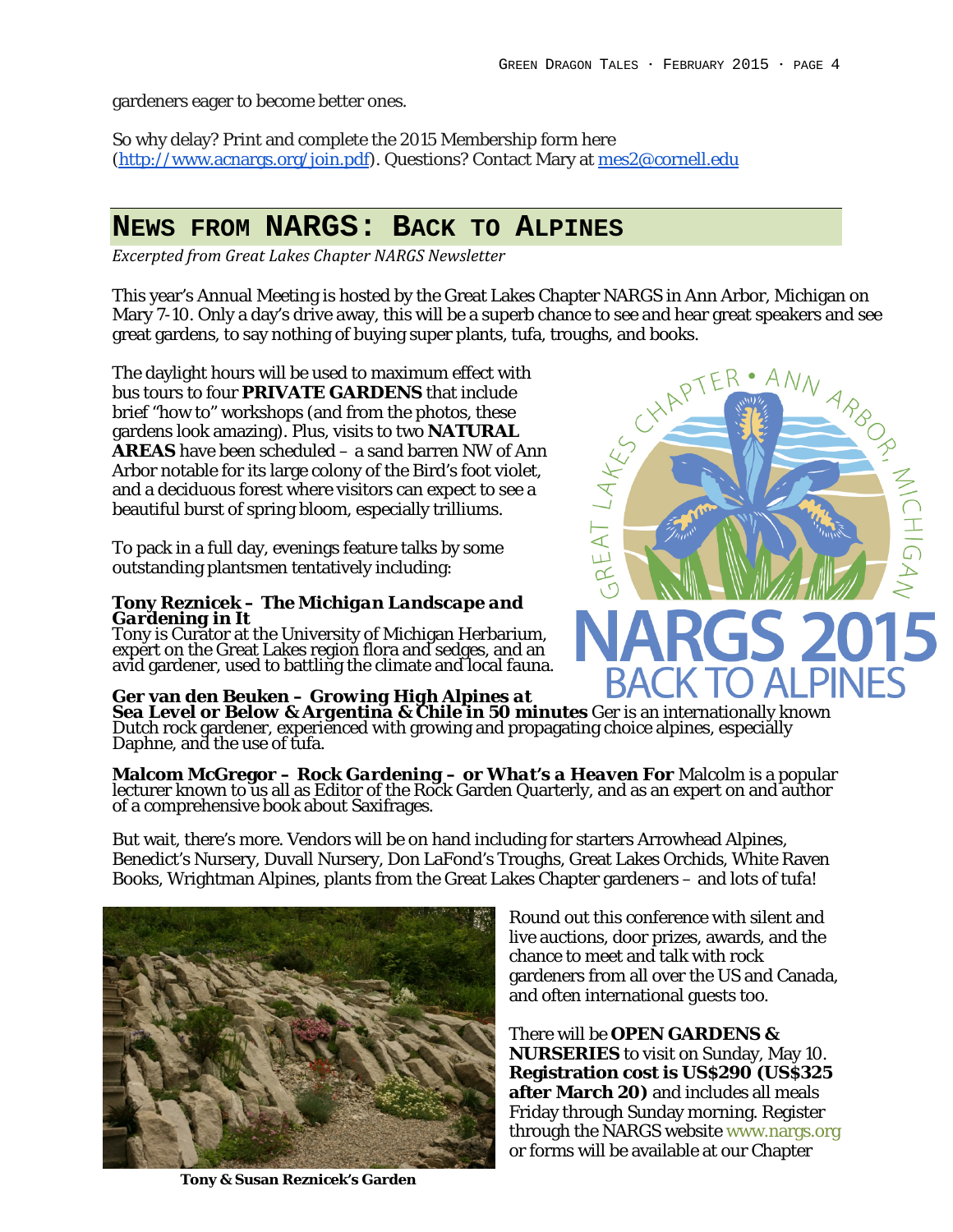meetings in February and March.

The host hotel, Weber's Inn in Ann Arbor, casts extra with a special rate of \$99 per night using code MAR050715 through March 20, 2015. Call (800) 443-3050. [http://www.weberinn.com](http://www.weberinn.com/)**.**

For an additional fee, an optional **POST CONFERENCE FIELD TRIP and TOUR** is being offered from May 10-12 to the "Straits Region" of Michigan, about 280 miles north of Ann Arbor. The focus will be on natural rock gardens and rock garden plants in the wild.

#### **SEED STARTING TIME! TIPS AND TRICKS**

*Nari Mistry*

Well folks, January-February is seed starting time! This is when we all have a bundle of seed packets, usually too many, optimistically ordered from NARGS or elsewhere. When to start? NOW!



*Seeds in starter pots, top dressed with snow to let nature take its course*

Where to start? To encourage and help us all get started I have compiled some notes and references which I have found useful.

The first thing you find out is that not all seeds can be coaxed into germination the same easy way, e.g., "*Sow directly in garden"*. One encounters mysterious words such as "*stratification*" and "*scarification*" and terms like "*Germination is successful only when GA-3 is used*" and scary instructions like "*Sow @ 20°C for 6 weeks, then place @ 4°C for 6 weeks, then slowly raise temperature to 10°C for 6 for 6 m for 6 m m m m m m m m m m m m m m m m m m m m m m m m m m m m m m m*

(All quotations are from the ORG&HS Seed Germination Guide referenced below).

I quickly found that not all references agree on a successful method for a particular species! Frequently there is conflicting information *in the same book*! I found a very useful down-toearth explanation of seed germination mysteries in the blog "The Science of Seed Germination" by Nancy Ondra (URL provided last year by Kathy Purdy in our Newsletter): **<http://hayefield.com/2013/02/15/the-science-of-seed-germination/>**. This blog also contains very useful links for downloading the monumental treatise (three booklets) written by Norm Deno, now easily downloadable as PDF files from the USDA. And to use this as a reference, you will need another link provided in the Ondra blog. This is the link for downloading the INDEX file made by Tom Clothier for looking up species in the three Deno volumes: **<http://tomclothier.hort.net/page15.html>**. So if you download or have already the Deno.pdf volumes, you will find this index immeasurably useful.

The Ontario Rock Garden & Hardy Plant Society (ORG&HS), a NARGS chapter, has a really nice Seed Germination Guide available on their website **[http://www.onrockgarden.com](http://www.onrockgarden.com/)**. Click on Germination Guide at the top of the home page or here's the direct link: **<http://www.onrockgarden.com/germination-guide/plants>**. The species list provides germination tips for over 4,600 seeds with a single click. Check the Germination Guide Overview page to see how these tips are chosen  $\&$  to find a key to the symbols used in their SeedEx list. It is worth downloading the pdf file of the Seedex list, (even though non-members can't get seeds) because it has amazing quick-click links to Google images and info on the species. I have found their website to be very useful in quickly sorting out the seeds that need special treatment.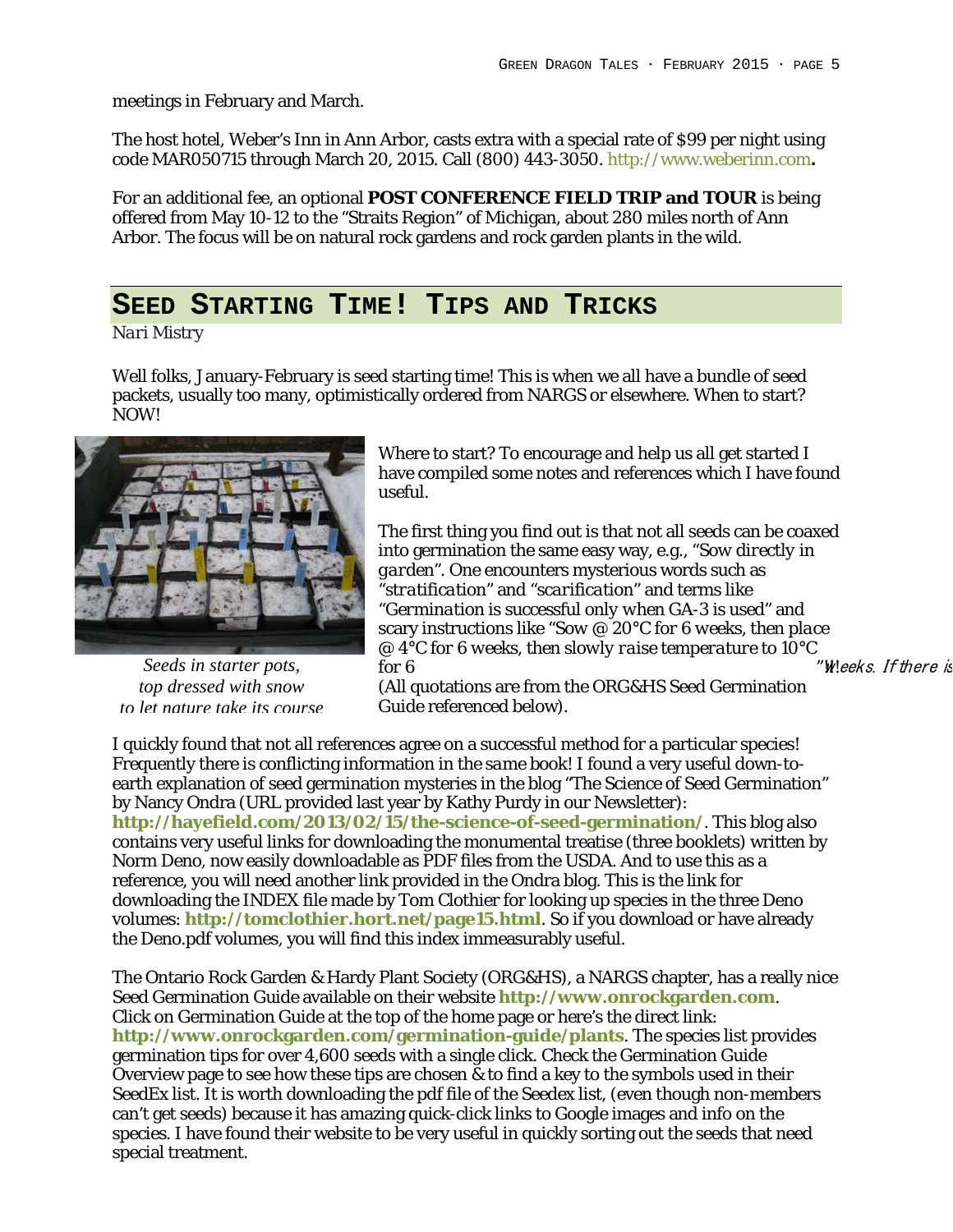Once you have successfully started some seeds, it is immeasurably useful to have kept notes, so that you can go back and see what worked and what failed! It also helps in deciding between conflicting tips.

Now I can describe a few of my experiences having tried various techniques for various types of seeds. Refer to the germination guides above to decide what treatment is needed. First, for those seeds that can be sowed at 20C  $(-70F)$  and germinate quickly, it does not pay to sow them in mid-winter unless you have a spot with enough bright light to raise strong seedlings. Wait till spring and sow them outdoors. If they take 3 months to germinate, then you can sow them now and keep them at room temperature until they germinate.

*Cold stratification,* a misleading term, refers to holding the seed at 4C (~40F) in a moist environment. It is convenient to place a bunch of seeds in moistened vermiculite or seedstarting mix in sealed baggies in the refrigerator (NOT FREEZER.) This is necessary for seeds that are naturally dormant in soil through the winter and need the cold period to break dormancy. *It is important to moisten the seeds in the baggie thoroughly at 20C for a day or two before refrigerating them.* Most of these will germinate when you sow them later at 20C after the cold period. Some may require repeated cycles of  $4C - 20C - 4C - 20C$ !!! This is far too cumbersome!

So here is the instruction I like best: "*Expose to fluctuating outdoor winter temperatures including freezing for 3 months. Gradually increase light and temperature in spring.*" I found that this works! Lately I have sowed the seed in moistened pots or trays and after two days @ 20C to absorb water I placed them outdoors in a holding box through the winter, with a styrofoam cover (and wire-mesh all around to exclude rodents.) Seeds that need light to germinate will not do so in the dark, though, so they need to be open to light. I have put those pots in the cold porch through the winter, keeping them moist under transparent cover.

*Cyclamen* seeds require absolute dark to germinate. They also need to be soaked in warm water for 48 hrs. before sowing at 20C. The germination tip says "*stratification may be fatal*"! I just received some cyclamen seeds in moist vermiculite "for stratification" – a good thing I remembered they should NOT go in the refrigerator! Another hint from my experience -- after germination, keep the cyclamen seedlings in the pot for at least two years as the bulblets are very fragile and also, if planted out, rodents will eat them. But they need careful nurturing throughout the year, not allowed to dry out, even though mature plants need a dry dormant period.

Some species need a warm period at 20C in soil when they form an embryo or a bulblet & send out roots; then they need a moist cold period before starting the cotyledon. So (20C -- 4C -- 20C) in moist starter.

*Scarification*: some large seed with hard coats need to be sanded or scored to break the coat & let in water. In nature, the seed coat is worn down by springtime, and then they germinate. One advantage of holding seed pots outdoors through the winter is that seedlings that have germinated do well on their own left to themselves until spring when they can be potted. I leave small potted alpines and plants similarly in the holding boxes where they can grow and strengthen at their own pace.

I hope these brief tips will encourage you to go ahead and start sowing seed! We all hope to see some great seedlings at the Seedling Exchange.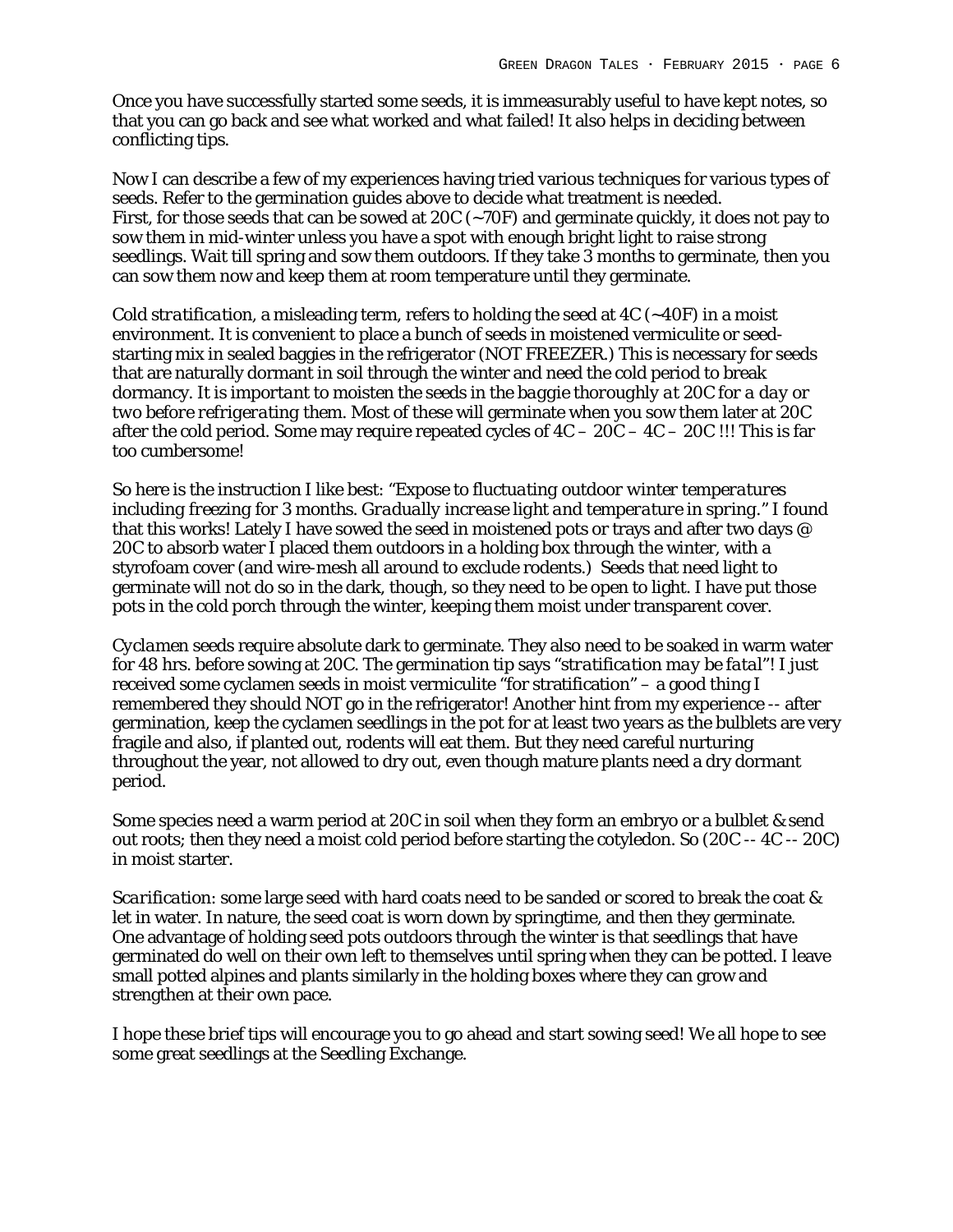# **SEED EXCHANGE THANK YOU**

*Carol Eichler*

The month of December found a number of our Chapter members engaged in helping with the NARGS Seed Exchange – packaging seeds that were donated by gardeners throughout the US, Canada, and internationally. Many thanks to Donna Gibson for hosting the group at her home for one session. Between the two sessions there were 16 volunteers, which allowed us to finish our assigned genera well ahead of the deadline. Laura Serowicz is reminding us that the Main round ends Feb. 5th but the Surplus Round will begin March 1st and there is liable to still be lots of good seed to order. So if you missed out on the first round, there's still time to order. Ordering seed from the Seed Exchange is a benefit of your NARGS National membership.

# **WAYS YOU CAN CONTRIBUTE TO OUR CHAPTER**

*Carol Eichler*

Near the end of each newsletter we list the "Responsible People." These are the folks volunteer in leadership roles to make sure the Chapter functions and thrives. Most of them have been doing so for 5, 10, or more years.

However rewarding these roles are, they can also be a lot of work. That doesn't get the rest of us "off the hook." In fact, the Chapter functions best when the responsibilities are shared. Would you consider taking on one of their roles for next year? Now is a good time to assist and work alongside them to make the transition. There are even more ways to contribute. A few ideas are listed here:

- host a speaker by providing overnight accommodations
- join outside speakers for dinner and conversation
- suggest topics and/or speakers for program meetings
- bring refreshments to our meetings
- offer to be a trip/tour coordinator
- write a newsletter article or send in garden photos
- prepare a slideshow or presentation for Members' Share
- donate plants for our plant sales
- submit regular posts to our Facebook page

# **UPCOMING ACNARGS PROGRAMS**

*Mark your calendars! Unless otherwise specified, all local events start with a brown bag lunch at noon with the program following at 1 pm, and take place at the Whetzel Room, 404 Plant Science Building, Cornell University, Ithaca, NY (see map on the last page).*

#### **February 21:** Members' Share

**March 21:** Tim & Lisa Ballantyne, of Ballantyne Gardens, topic - John Bartram, early American plant explorer, botanist and horticulturist from Philadelphia. Plant-of-the-Month sale to current members

**April 18:** Emily Detrick, topic - Stonecrop, the history of the alpine collection, tried and true alpine/rock garden plants for the northeast, and lessons on cultural and site requirements. Annual Seedling Exchange and Plant-of-the-Month sale to current members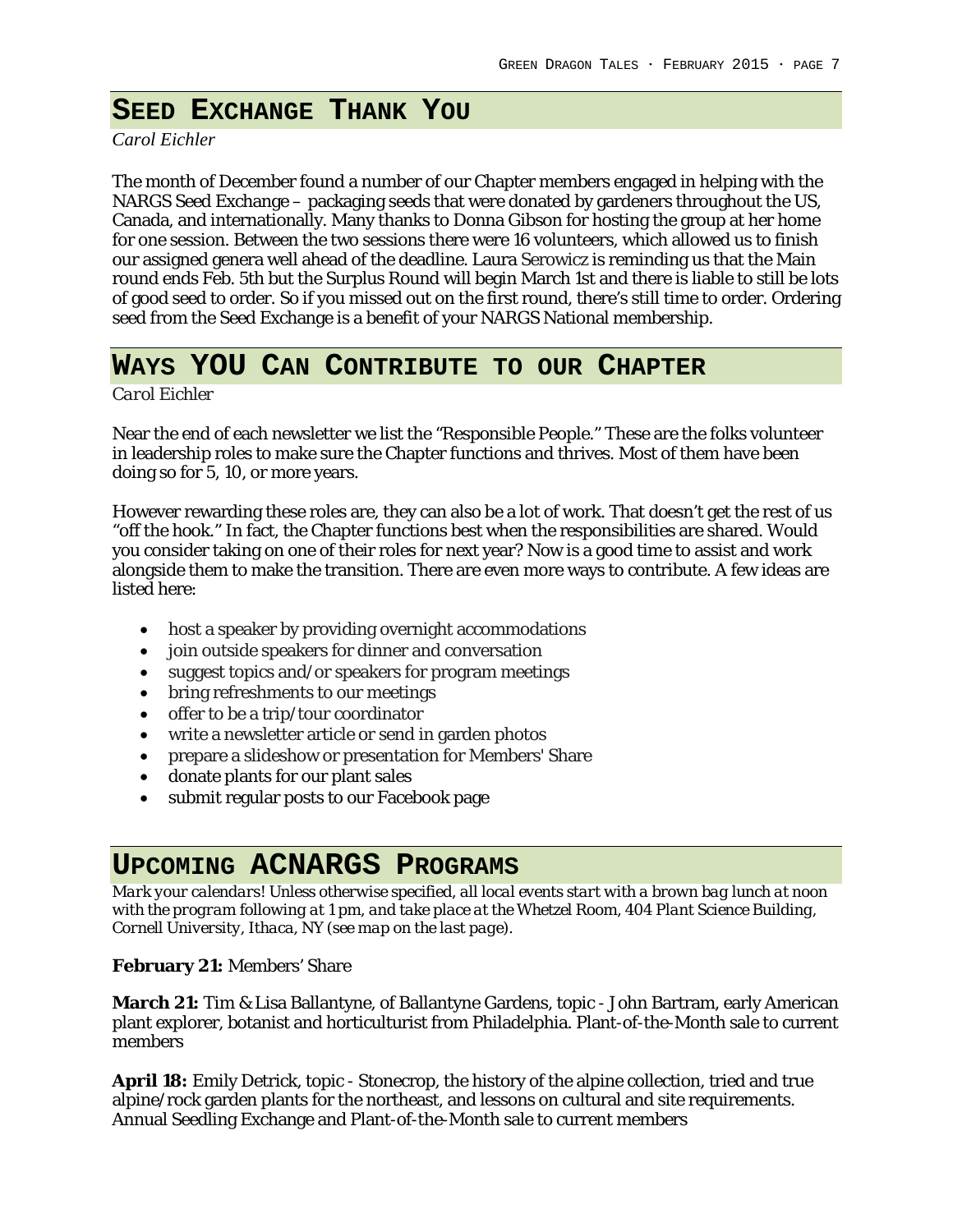**May 10-14:** NARGS National Conference in Ann Arbor, Michigan (our Chapter's overnight trip for the year)

**May 16:** ACNARGS Plant Sale at annual CCETC Garden Fair and Plant Sale

**August 15:** Annual Picnic and Members' Only Plant Sale, Shelter at Upper Buttermilk Falls State Park, Ithaca

**September 19:** Speaker TBD. Plant-of-the-Month sale to current members

**October 17:** Speaker TBD. Plant-of-the-Month sale to current members

**November 14:** Sharee Solow preceded by dish-to-pass luncheon and brief annual meeting. Note 2nd Saturday meeting date

Details as we learn them will be included in future newsletters, our blog, **[acnargs.blogspot.com](http://acnargs.blogspot.com/)**, and our Facebook page, **[http://www.facebook.com/acnargs](http://acnargs.blogspot.com/)**.

#### **SELECT CALENDAR OF GARDEN EVENTS**

*To have a garden event in your area listed send all pertinent information to Carol Eichler at [carolithaca@gmail.com](mailto:carolithaca@gmail.com)*

**Dates TBD:** Rx for Gardening Withdrawal -- Garden Travel Winter Slide Shows. Tompkins County Cooperative Extension, 615 Willow Ave., Ithaca. Saturday or Sunday afternoon travel talks featuring gardens, followed by refreshments and socializing. Suggested donation of \$3. email Pat at **[pc21@cornell.edu](mailto:pc21@cornell.edu)** to be contacted when these are scheduled

**Feb. 7:** Kathy Purdy, Creating a Cabin Fever Garden Bed, 11 a.m.-12:30 p.m. Moore Memorial Library, 59 Genesee Street, Greene, NY 13778

**Feb. 18:** Renee Petipas, Alvar Plant Communities. 7-8:30 p.m. at the Unitarian Church annex (corner of Buffalo and Aurora, enter side door on Buffalo St & up the stairs). Sponsored by Finger Lakes Native Plant Society. Visit **[FLNPS.](http://www.flnps.org/)org** for info

**Feb. 21:** Seedy Saturday Seed Swap 11am to 3 p.m. at Tompkins County Cooperative Extension. Free if you bring seeds to share, otherwise a \$5 donation

**Feb. 28-March 8:** Philadelphia Flower Show; **[theflowershow.com](http://www.theflowershow.com/)**

**March 7:** Worm Composting. 10 a.m. to 12 noon at T.C. Cooperative Extension. \$10 per household. Call to register at 272-2292

**March 11-15:** Boston Flower Show; **[bostonflowershow.com](http://www.bostonflowershow.com/)**

**March 17:** Deer-Resistant Ornamental Plants for Your Garden 6:30-8:30 p.m. at T.C. Cooperative Extension. Pre-registration recommended; call 272-2292

**March 18:** Arieh Tal, From Coltsfoot to Aster – A Visual Guided Tour of Our Native & Naturalized Sunflower Family Species (Asteraceae) . 7-8:30 p.m. at the Unitarian Church annex. FLNPS . Visit **[FLNPS](http://www.flnps.org/)**.org for info

**March 19-22**: Plantasia Garden & Landscape Show Theme: Every Garden Tells a Story, Hamburg, NY. **[plantasiany.com](http://plantasiany.com/)**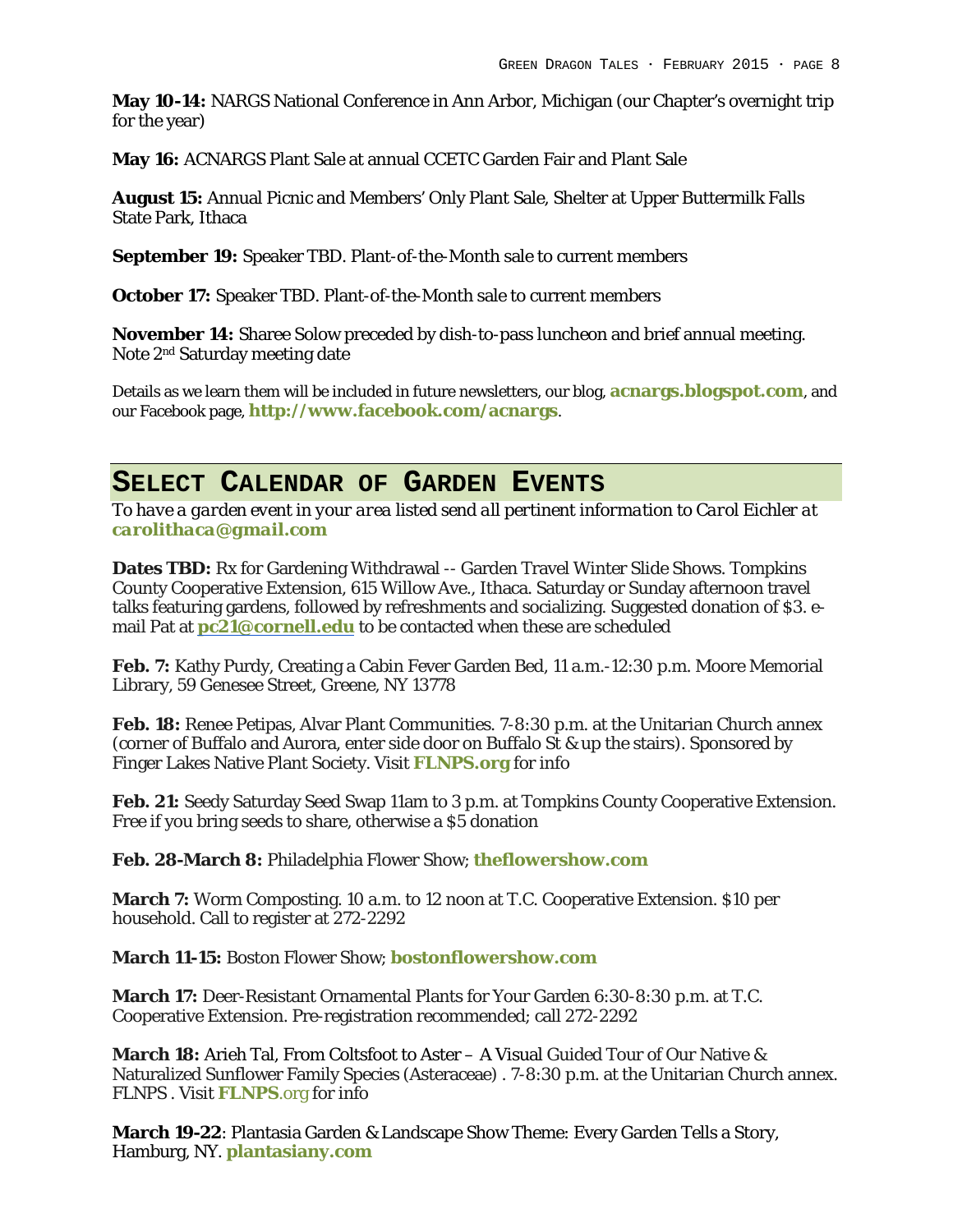#### **March 21:** Akiva Silver, Winter Tree Walk. Visit **[FLNPS.](http://www.flnps.org/)org** for info

**March 21:** Fruit Tree pruning & Grafting 11a.m.-1p.m., Indian Creek farm, Rt. 96, Ithaca sponsored by Tompkins County Cooperative Extension. \$5-10 sliding scale fee plus \$5 for grafting materials. Call 272-2292 to register

**March 26:** Banking on the Rain - Rain Barrels and Rain Gardens 6:30-8:30 p.m. at T.C. Cooperative Extension. Pre-registration recommended; call 272-2292

**March 28:** Spring Into Gardening! Several gardening workshops offered throughout the day. Full schedule available at [www.ccetompkins.org.](http://www.ccetompkins.org/) \$8 per workshop of 4 for \$25

**April 1**: Rock Garden officially opens at New York Botanical Garden; depending on weather the opening may be earlier or later; check nybg.org)

**April 1:** Know Your Soil, 6:30-8:30 p.m. at T.C. Cooperative Extension. Hands-on workshop; bring your soil sample from home and learn to assess texture, color, drainage, pH, etc. \$5-10 sliding scale fee.

**April 4 (tentatively):** Open Days at Hitch Lyman's, sponsored by the Garden Conservancy; **[www.gardenconservancy.org](https://www.gardenconservancy.org/)**

**April TBD:** Garden in the Woods opens; plant sale

**April 9** Landscape Design Part I. 6:30-8:30 p.m. AND **April 16:** Landscape Design Part II, 6:30 -8:30 p.m. at T.C. Cooperative Extension. \$5-10 sliding scale fee per session. 272-2292**. [www.ccetompkins.org](http://www.ccetompkins.org/)** for details

**April 15:** Colleen Wolpert, Caterpillar Gardening: The Plants That Butterflies and Moths Need to Complete Their Life Cycles. 7-8:30 p.m. at the Unitarian Church annex. Visit **[FLNPS.](http://www.flnps.org/)org** for info

**April 25:** Alpine Plant Sale, Stonecrop; **[stonecrop.org](http://www.stonecrop.org/)**

**May 5:** Easy Flowers to Grow 6:30-8:30 p.m. at T.C. Cooperative Extension. Pre-registration recommended; call 272-2292

**May 8-17:** Lilac Festival, Rochester. **Rochester-lilac-festival**

**May 20:** William Stein, Binghamton U., Gilboa Fossil Forest. 7-8:30 p.m. at the Unitarian Church annex. Visit **[FLNPS.](http://www.flnps.org/)org** for info

**August 14-16:** Northeast Regional American Conifer Society Meeting, Wayne, PA; **[ACS](http://northeast.conifersociety.org/events/event/northeast-regional-meeting-main-line-philadelphia-pa-aug-14-16-2015/)  [Northeast Regional Meeting](http://northeast.conifersociety.org/events/event/northeast-regional-meeting-main-line-philadelphia-pa-aug-14-16-2015/)**

**Sept. 10-12:** National American Conifer Society Meeting, Sonoma County CA. **[Conifer](http://conifersociety.org/events/event/2015-national-meeting-held-sonoma-county-ca-sept-10-13/)  [Society 2015 National Meeting](http://conifersociety.org/events/event/2015-national-meeting-held-sonoma-county-ca-sept-10-13/)**

**Sept. 12:** Gathering of Gardeners. **[Gatheringofgardeners.com](http://www.gatheringofgardeners.com/)**

**Too late for publication but make note for next year:** Plantorama, an annual daylong conference at the New York Botanical Garden (January  $27<sup>th</sup>$  this year), a pre-eminent Horticulture Symposium and Trade Show.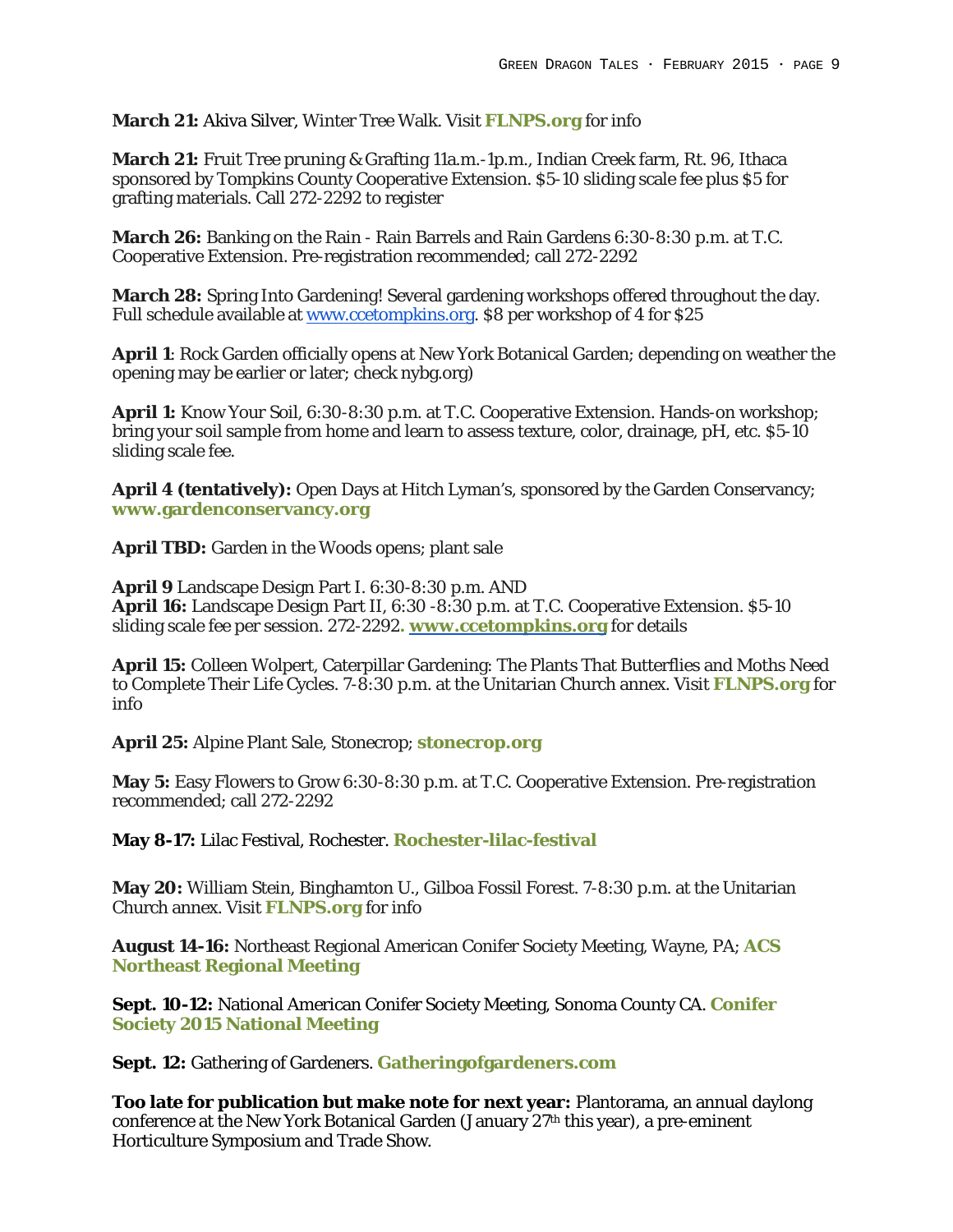# **ABOUT US - ACNARGS**

We are an all-volunteer organization and one of thirty-eight NARGS affiliated chapters active in North America. Our annual Chapter activities include 6 program-speaker meetings, the Green Dragon newsletter, web and Facebook pages, garden visits, overnight garden trips, hands-on workshops, and 3 plant sales a year. Our meetings are informal, friendly gatherings that provide a wealth of information and offer a source for unusual plants, plus the opportunity to be inspired by other gardeners. The public is always welcome.

Chapter membership starts at \$10 a year based on the calendar year. Membership includes these benefits: newsletter sent to you electronically (or option by mail for an extra fee), opportunity to travel on our planned overnight garden trips, and plant sale discounts and member only sales, including Plant-of-the-Month sales.

#### **ABOUT NARGS NATIONAL**

NARGS National is our parent organization: We encourage you to join (online at **[www.nargs.org](http://www.nargs.org/)**) for only \$30 a year. Benefits include a seed exchange, a quarterly publication, and an on-line web site featuring an archive of past publications, a chat forum and a horticultural encyclopedia. NARGS national also conducts winter study weekends and holds its Annual Meeting in interesting places where attendees have the opportunity to hear and visit with outstanding plants people from around the world who present talks and workshops.

## **RESPONSIBLE PEOPLE/2014 BOARD MEMBERS**

*If you want to volunteer, we'd love to hear from you!*

Chair: John Gilrein, **[basecamp@alum.syracuse.edu](mailto:basecamp@alum.syracuse.edu)** Program: Nari Mistry, **[nbm2@cornell.edu](mailto:nbm2@cornell.edu)** Program Committee Members: **Could this be you?** Secretary: Mary Stauble, **[mes2@cornell.edu](mailto:mes2@cornell.edu)** Treasurer: BZ Marranca, **[mmm10@cornell.edu](mailto:mmm10@cornell.edu)** Plant Sales Chair: David Mitchell, **[dwm23@cornell.edu](mailto:dwm23@cornell.edu)** Plant Sales Committee Members: Michael Loos, BZ Marranca, Carol Eichler Plant of the Month: Colette Colby De Haan, **[4kotobuki@gmail.com](mailto:4kotobuki@gmail.com)** and Vashti De Haan, **[vadkam@yahoo.com](mailto:vadkam@yahoo.com)** Membership: Mary Stauble, **[mes2@cornell.edu](mailto:mes2@cornell.edu)** New Member Hospitality: Terry Humphries, **[terryehumphries@gmail.com](mailto:terryehumphries@gmail.com)** Newsletter Editor: Carol Eichler **[carolithaca@gmail.com](mailto:carolithaca@gmail.com)** Newsletter Assistant: Pat Curran, **[pc21@cornell.edu](mailto:pc21@cornell.edu)** Webmaster, Program Tech: Craig Cramer, **[cdcramer@gmail.com](mailto:cdcramer@gmail.com)**

**GREEN DRAGON TALES**

Published eight times a year (Feb., March, April, May/June, July/Aug., Sept., Oct. Nov./Dec.). Submit articles by the fourth Friday of the month preceding publication to Carol Eichler, **[carolithaca@gmail.com](mailto:carolithaca@gmail.com)**. Note: The next issue of *The Green Dragon* will be in March 2015.